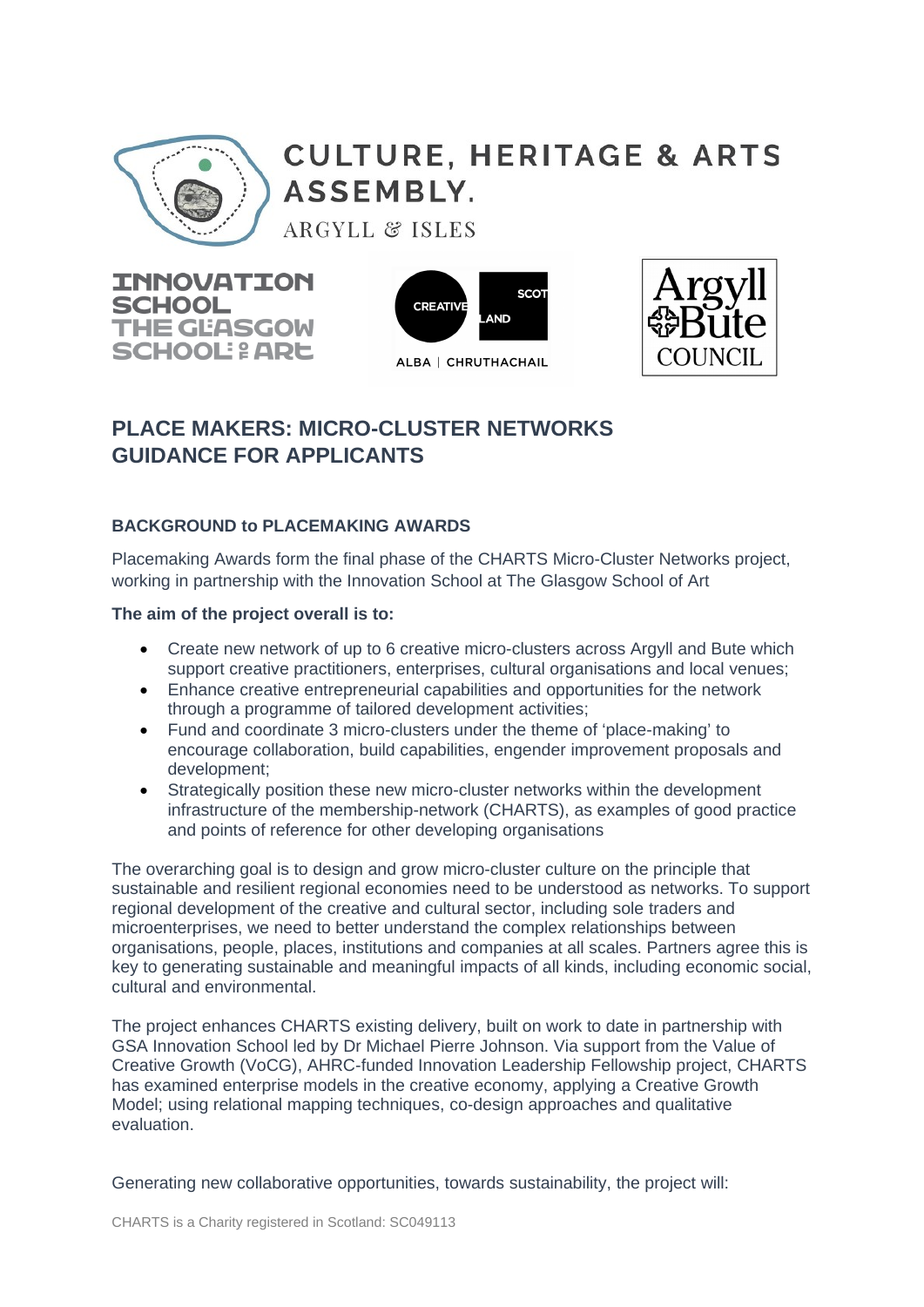- Bring relevant expertise to support bespoke development of micro-clusters across 6 geographic areas, including beyond Argyll and Isles, through GSA's network;
- Provide additional support to 3 outstanding micro-clusters to develop new collaborative model projects, following first phase workshops and webinar development *–* for more details click [here](https://www.chartsargyllandisles.org/opportunities/placemakersfund/)
- Create 3 micro-cluster facilitation roles to coordinate links/activities between participants and key organisations;
- Tour regionally; disseminating micro-cluster knowledge (project-processes and outputs).

#### **The Award Scheme**

This includes:

#### A] Financial Support

Allocation of up to £2,500 for a small group of artists/cultural practitioners, to pilot a new Placemaking partnership project, to enhance practice and local area development.

Allocation of up to £3,000 to commission a dedicated support worker who will coordinate the project as main contact for CHARTS.

#### B] Promotional Support

Awardees will be expected to participate in a mid-review in March/April 2021 to receive additional expert support, evaluation and plan for dissemination events.

Awardees will be expected to make a presentation of their work and take part in regional dissemination event/s in June and July 2021, live and/or online, depending on restrictions imposed by the pandemic, Covid 19, at the time the project ends. There will be funding to pay for one representative from each micro-cluster.

#### **FUNDS AVAILABLE**

There are 3 Awards available. Each of the Awards will be allocated at a maximum of £5,500 per area in Argyll and Bute.

#### **WHO CAN APPLY?**

- It is expected that all applicants will be members of CHARTS. Membership is free (link [here\)](https://www.chartsargyllandisles.org/register/)
- The scheme is open to any and all artists / cultural practitioners who have taken part in earlier stages of the Micro-Cluster Networks project e.g mapping workshops, webinars or online group workshops around project themes
- Anyone who has registered to take part in a cultural mapping workshop with Dr Michael Pierre Johnson (which will run until December 18<sup>th</sup> 2020) – for more details click [here](https://www.chartsargyllandisles.org/opportunities/map-your-cultural-profile-and-apply-for-cash-to-create-in-your-area-early-bird-opportunity-for-all-members/)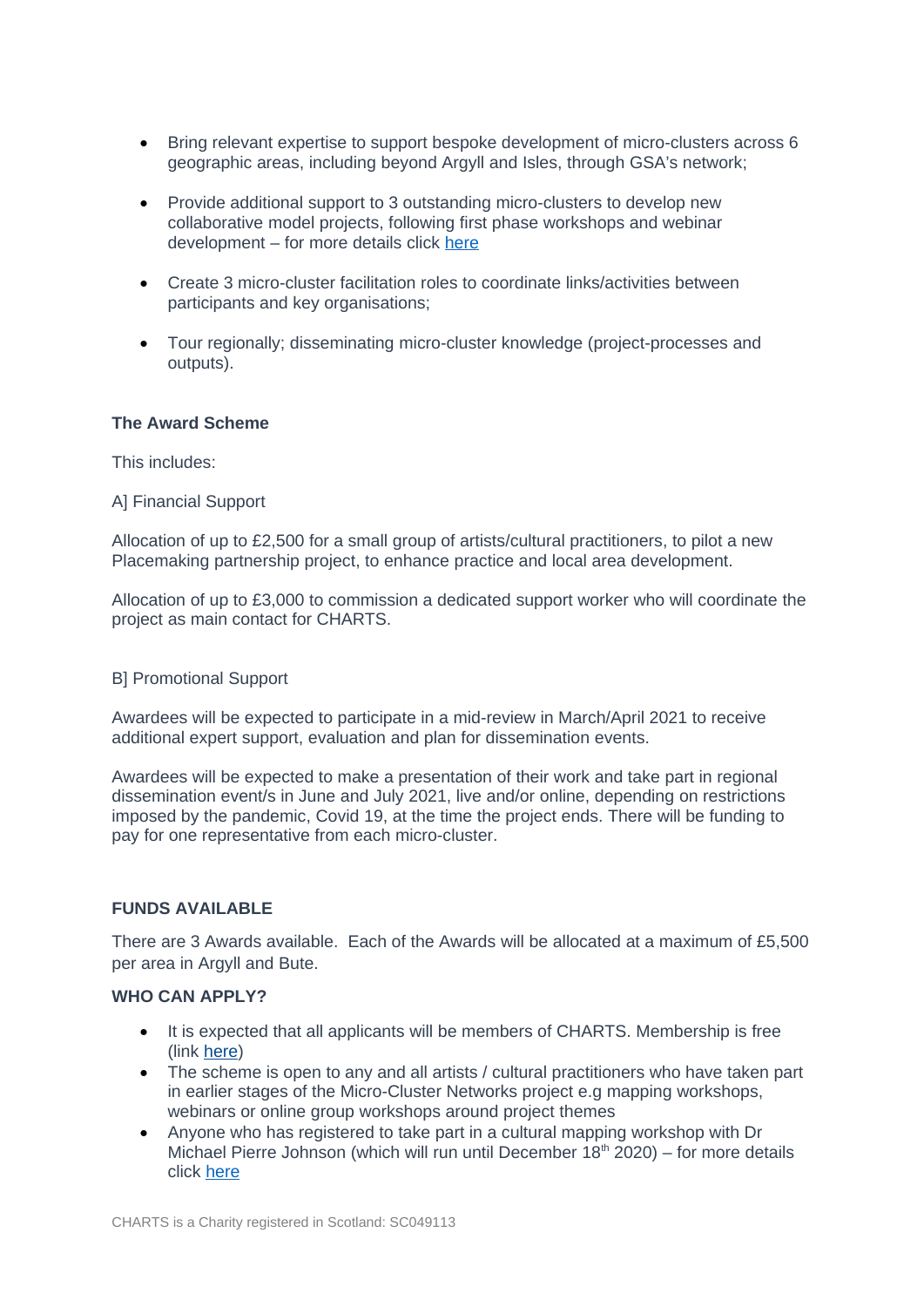- Any other artist or cultural practioner may apply but to note that priority will be given to those who have engaged in the project through a point scoring process to be used by the selection panel.
- All applicants must be living in Argyll and Bute or provide rationale of their interest in the Award as part of the proposal submitted.
- All applicants must be registered as self-employed and over 18 years of age at the time of application.

#### **WHAT WE'RE LOOKING FOR (Criteria)**

Please explain why it makes sense for CHARTS to invest in your collective or new microcluster at this time.

We want to hear about:

- Innovative proposals from small groups of artists to work together with local heritage, industry, cultural or community organisations in ways that would aim to enable local places to survive and thrive;
- Your work, your ideas, and how your plans have been impacted by participation in the Micro-Cluster Network project to date (i.e. which themed workshop/webinar has influenced your proposal or your own cultural mapping session with Dr Michael Pierre Johnson);
- How proposals would show ambition for partnerships and impacts to last beyond the funding period;
- Who you are working with and how your idea for working together has developed.

We will give priority to applicants who have engaged in the project to date and that clearly show an understanding of the micro-cluster development process for Argyll and Bute and the impacts collective development can make for building Place profile in Argyll and Bute.

#### **QUALITY**

We will assess this from your written application, your CV and the supporting images you present. Clearly written text will help us understand your work and what you are wanting to do. Should you require to make your application in a different format, please contact us to discuss.

Think about how your work relates to your future long-term goals as this will help us to assess your work in a wider context.

Your CV helps to show your experience and commitment to your practice.

Your supporting material / images should be carefully selected and good quality, to show your work. Remember to include titles, dates, materials, dimensions and, where appropriate, the venue the work is shown in.

**PLEASE GIVE A CLEAR BUDGET** that has a clear plan of how the funds may be used. Make sure the costs of the project are accurate and realistic.

#### **RISK**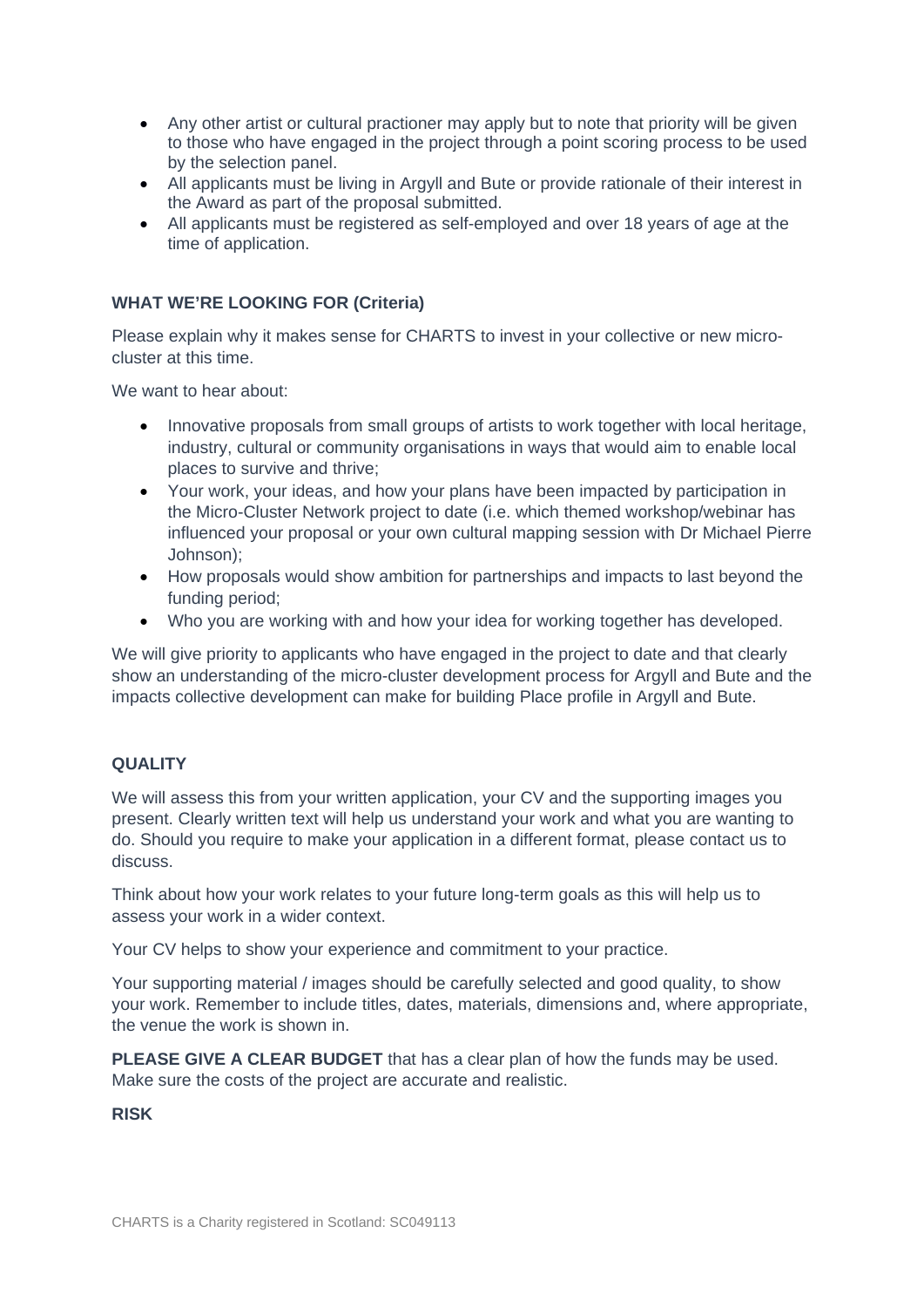Due to Covid we are all now used to thinking about risk. We want to know the risks you perceive in your proposal and how you will mitigate them. How would you be able to complete or postpone your project if there is another lockdown?

#### **ENVIRONMENTAL RESPONSIBILITY**

CHARTS is committed to operating in an environmentally sustainable manner and will work to ensure that members we support do the same. In 2019 we developed our **Environment** [Policy](https://www.creativescotland.com/resources/our-publications/policies/environment-policy) *(link here) to* guide CHARTS work. We want to know how you consider the environment in your project.

#### **HOW TO APPLY**

Applications should use the Application Form, which may be typed or hand-written. If handwritten, it should be completed legibly in black ink. Should you need assistance please contact [info@chartsargyllandisles.org](mailto:info@chartsargyllandisles.org)

#### **THE APPLICATION PROCESS**

All applications go to a panel meeting on  $18<sup>TH</sup>$  December, that will make decisions on who is supported. The selection panel will be made up of made up of invited arts and culture professionals currently supporting CHARTS projects and without conflict of interest in this Award scheme. The process will be overseen by Dr Michael Pierre Johnson, Innovation School, GSA, and Kathleen O'Neill, CHARTS Development Manager, both of whom have actively engaged in the growth of this project.

In advance of the panel meeting, the panel will read and consider your written application. During the meeting the visual and written material is reviewed and discussed against the criteria. The recommendations for awards are based on these discussions.

Alongside your application, you must complete an Equalities Monitoring Form. This provides us with essential statistical information about who you are so that we can understand who receives funding. The Equalities Monitoring Form is anonymous and will, be processed separately from your application. Data is managed confidentially, has no bearing on your application and is processed in accordance with Data Protection laws and GDPR. If you do not know some of the information or if you prefer not to provide it, you can fill in the 'Prefer not to answer' box.

Each scheme is responsible for their own privacy notice that forms part of these guidelines and relates to the information you provide in your application and how it is processed. You should read this notice before submitting your application.

Applicants will be notified by  $22<sup>nd</sup>$  December on the outcome of their application. You will be contacted if there is any change to this timetable.

#### **WHAT HAPPENS IF I'M UNSUCCESSFUL?**